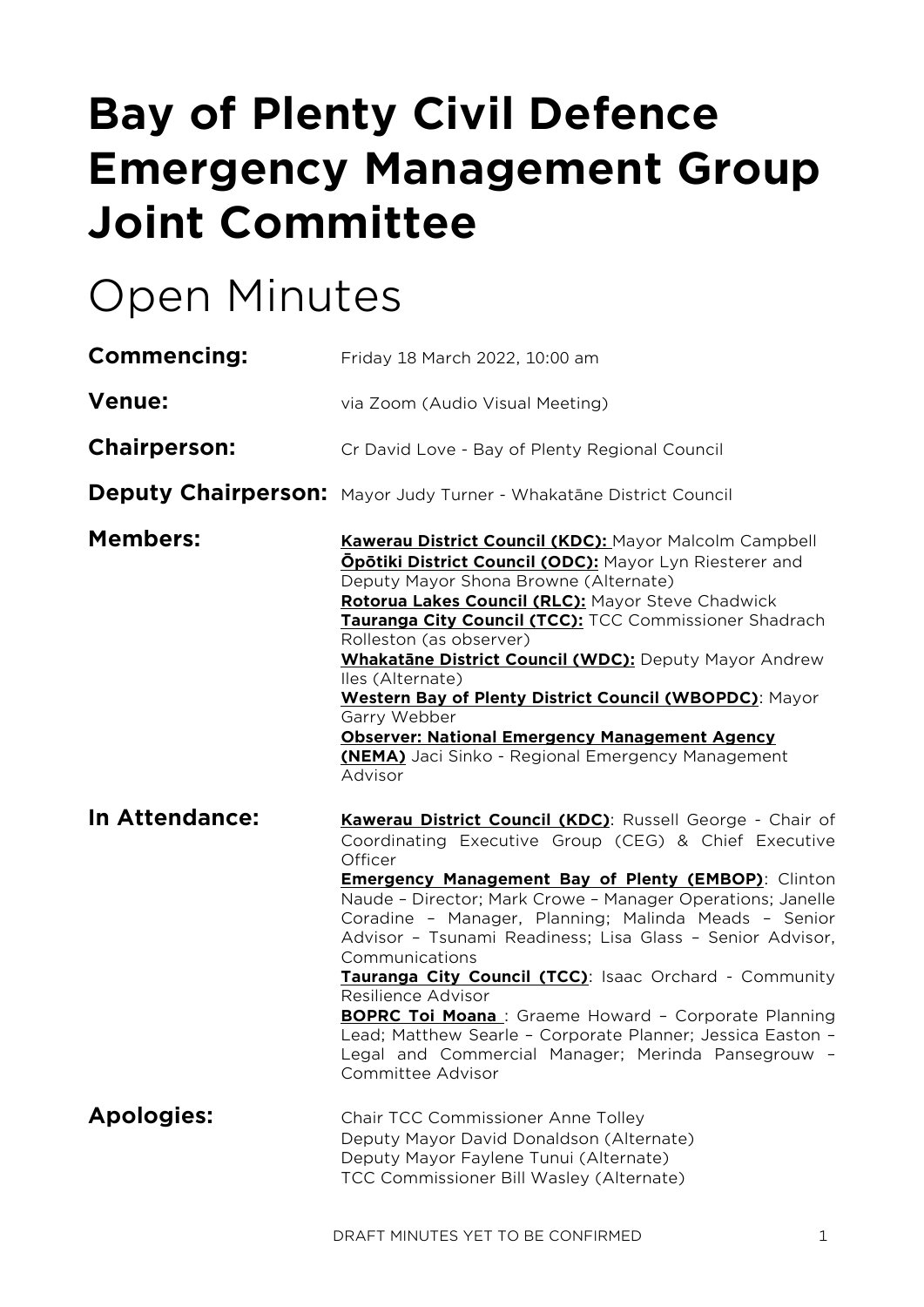# **Declaration of Public Recording**

Committee members were reminded that the public section of the meeting was being recorded and would be made available on the Bay of Plenty Regional Council website and archived for a period of three years:

Recording of Meeting: [Civil Defence Emergency Management Group Meeting Zoom](https://www.youtube.com/watch?v=z5NGGlsP50k)  Recording - [18 March 2022 -](https://www.youtube.com/watch?v=z5NGGlsP50k) YouTube

# **1. Apologies**

#### **Resolved**

**That the Bay of Plenty Civil Defence Emergency Management Group Joint Committee:**

**1 Accepts the apologies from Chair TCC Commissioner Anne Tolley, Deputy Mayor David Donaldson, Deputy Mayor Faylene Tunui and TCC Commissioner Bill Wasley tendered at the meeting.**

> **Riesterer/Chadwick CARRIED**

# **2. Order of Business**

Members agreed to the reordering of items to consider item 7.6 as the last item on the agenda since public excluded correspondence relating to the item had been received from the National Emergency Management Agency, which would be received in public excluded.

# **3. Declaration of Conflicts of Interest**

None declared.

# **4. Minutes**

**Minutes to be Confirmed**

# **4.1 Bay of Plenty Civil Defence Emergency Management Group Joint Committee Minutes - 17 December 2021**

#### **Resolved**

**That the Bay of Plenty Civil Defence Emergency Management Group Joint Committee:**

**1 Confirms the Bay of Plenty Civil Defence Emergency Management Group Joint Committee Minutes - 17 December 2021 as a true and correct record.**

> **Turner/Iles CARRIED**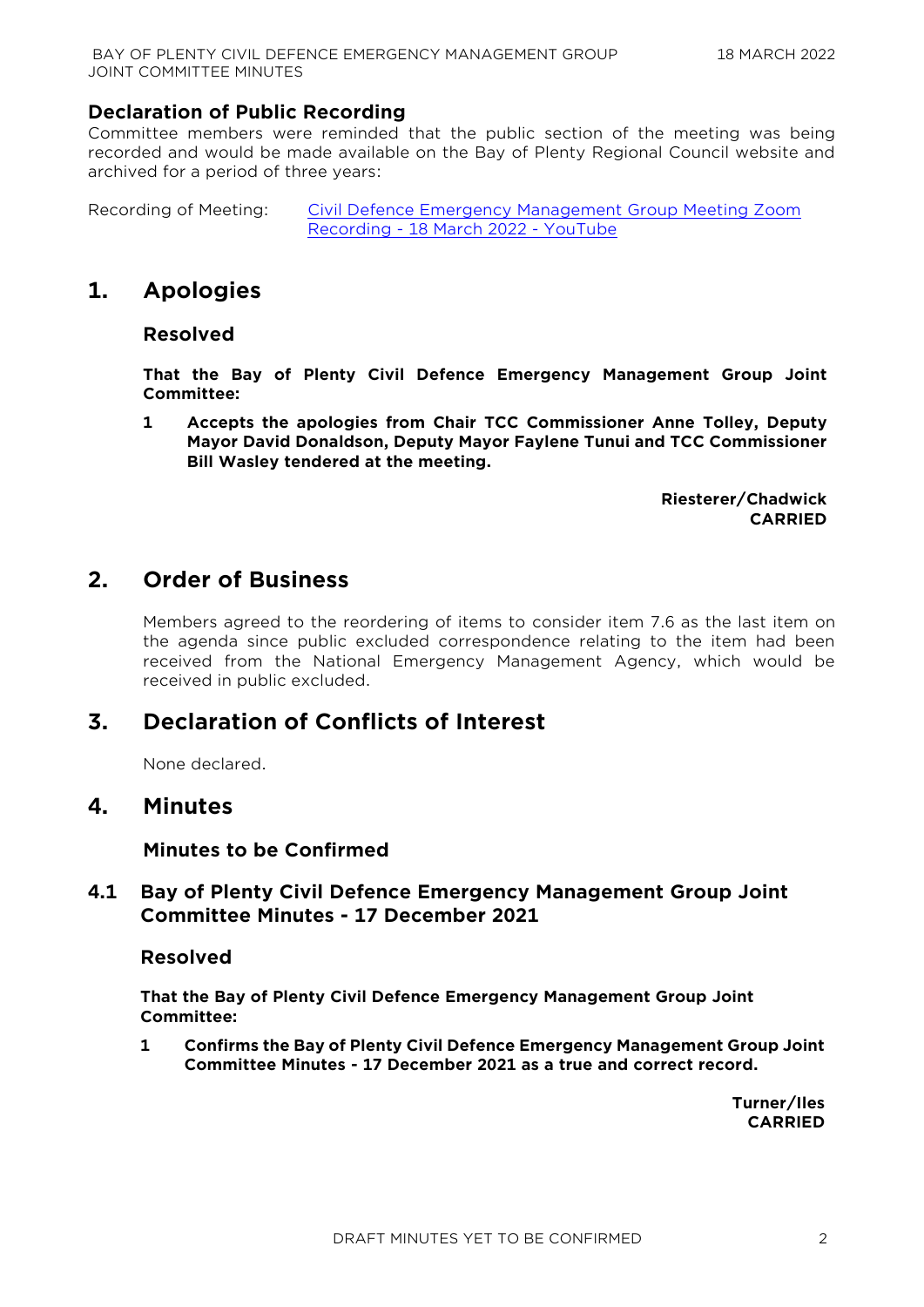# **5. Reports**

# **Decisions Required**

# **5.1 Correspondence Received - Minister Nanaia Mahuta - Senior Member of Department of Internal Affairs to be co-opted to the Co-ordinating Executive Group**

EMBOP Director Clinton Naude presented the report.

#### **Key Points - Staff:**

 Confirmed that Richard Ward and Richard Hardie as senior members of the Department of Internal Affairs had been appointed to represent the Minister of Local Government on the Co-ordinating Executive Group (CEG) and Co-ordinating Executive Group Local Authorities Subcommittee respectively.

#### **Resolved**

**That the Bay of Plenty Civil Defence Emergency Management Group Joint Committee:**

**1. Receives the report, Correspondence Received - Minister Nanaia Mahuta - Senior Member of Department of Internal Affairs to be co-opted to the Coordinating Executive Group.**

> **Webber/Chadwick CARRIED**

# **5.2 Bay of Plenty CDEM Group 2021/22 Annual Plan Dashboard as at 4 March 2022**

EMBOP Director Clinton Naude presented the report.

#### **Key Points - Staff:**

- Intent of the new dashboard was to provide more timely, high-level summary reporting. Providing a snapshot of all member local authorities and updates on group office projects
- Satisfied that despite the significant impact Covid-19 and other challenges had posed on teams, progress on projects was tracking well
- Dashboard was a good tool allowing the opportunity for teams to see where they could support each other.

# **Resolved**

**That the Bay of Plenty Civil Defence Emergency Management Group Joint Committee:**

**1 Receives the report, Bay of Plenty Civil Defence Emergency Management Group 2021/22 Annual Plan Dashboard as at 4 March 2022.**

> **Chadwick/Iles CARRIED**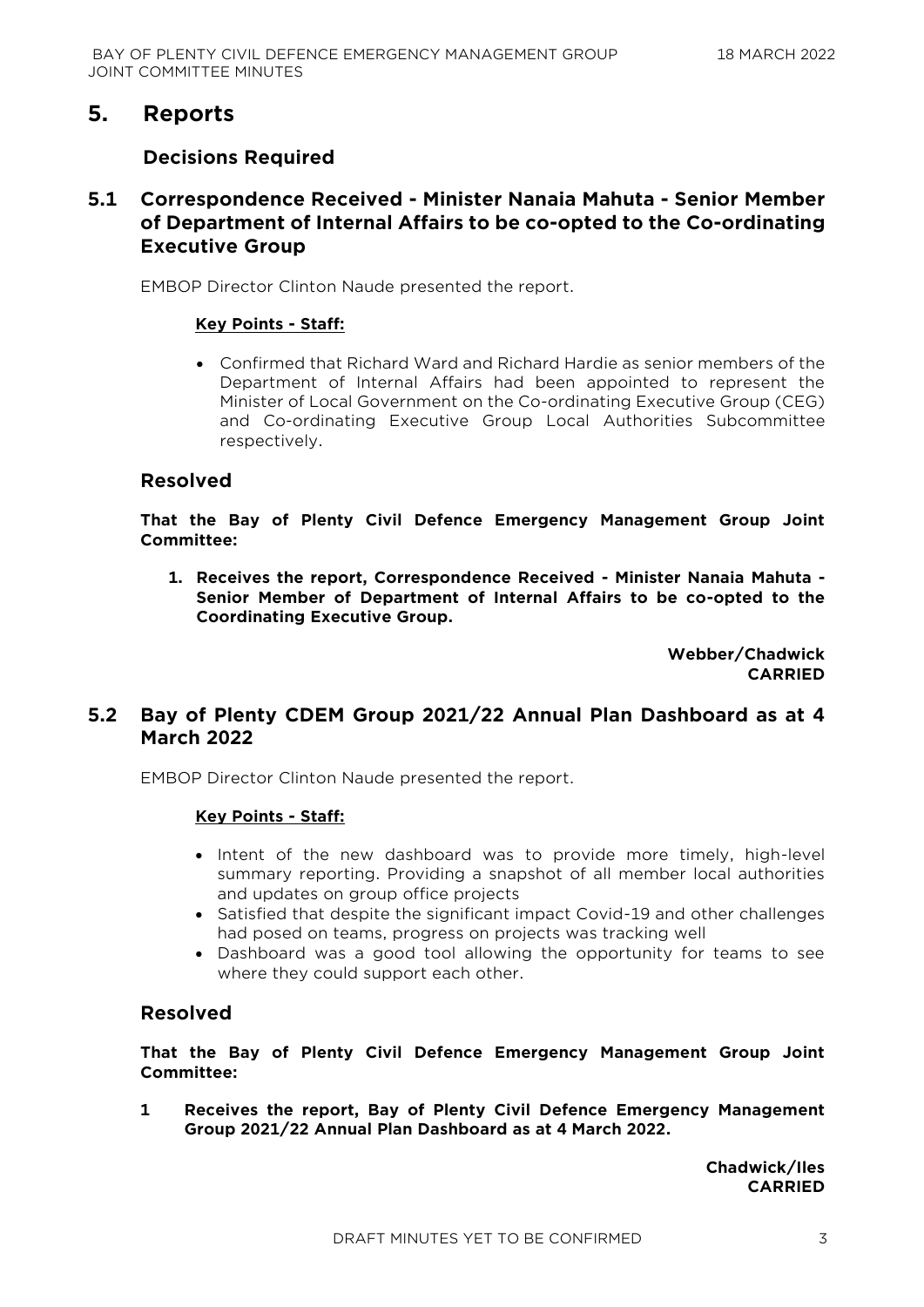# **5.3 Bay of Plenty Civil Defence Emergency Management Coordinating Executive Group Revised Terms of Reference**

EMBOP Director Clinton Naude presented the report.

#### **Key Point:**

• Required the Terms of Reference of the Coordinating Executive Group to be updated following the Minister for Local Government Hon Nanaia Mahuta's confirmation of the decision to both terminate the Memorandum of Understanding for Whakaari/White Island and to accept the offer to coopt a Senior Official from the Department of Internal Affairs on to the Bay of Plenty Civil Defence Emergency Management Coordinating Executive Group. (Refer ministerial correspondence received under item 5.1).

#### **Resolved**

**That the Bay of Plenty Civil Defence Emergency Management Group Joint Committee:**

- **1 Receives the report, Bay of Plenty Civil Defence Emergency Management Coordinating Executive Group Revised Terms of Reference; and**
- **2 Approves the updated Terms of Reference for the Bay of Plenty Civil Defence Emergency Management Coordinating Executive Group.**

**Webber/Riesterer CARRIED**

# **5.4 Bay of Plenty CDEM Group Recovery Managers Statutory Appointments**

EMBOP Director Clinton Naude presented the report.

#### **Key Point Staff:**

 Advised of a further amendment required as part of the statutory appointments, namely the rescindment of Glenn Sutton as Alternative Local Recovery Manager for the Bay of Plenty Civil Defence Emergency Management (CDEM) Group.

#### **Resolved**

**That the Bay of Plenty Civil Defence Emergency Management Group Joint Committee:**

- **1 Receives the report, Bay of Plenty CDEM Group Recovery Managers Statutory Appointments;**
- **2 Approves the rescindment of Clinton Naude as Group Recovery Manager for the Bay of Plenty Civil Defence Emergency Management Group, as defined under s29(1) of the CDEM Act 2002;**
- **3 Approves the amendment to the appointment of Janelle Coradine as Group Recovery Manager for the Bay of Plenty Civil Defence Emergency Management Group, as defined under s29(1) of the CDEM Act 2002;**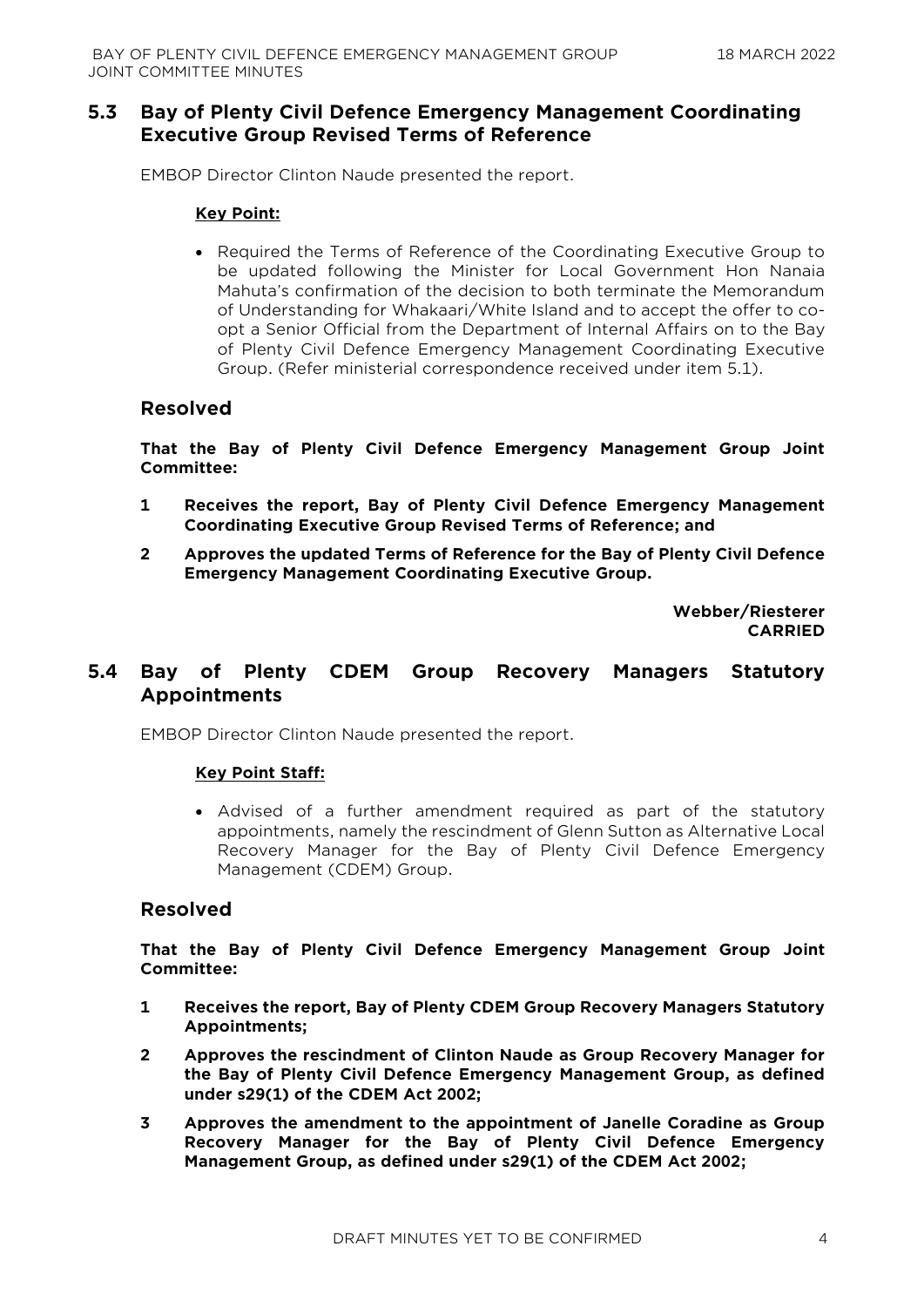- **4 Approves the appointments of Anna Hayward and Michaela Glaspey as Local Recovery Managers for the Bay of Plenty CDEM Group, as defined under s30(1) of the CDEM Act 2002; and**
- **5 Approves the rescindment of Glenn Sutton as Alternative Local Recovery Manager for the Bay of Plenty CDEM Group, as defined under s30(1) of the CDEM Act 2002.**

**Chadwick/Webber CARRIED**

#### **5.5 Regional Safety and Rescue Services Funding - Coordinating Executive Group Subcommittee Recommendations**

EMBOP Director Clinton Naude and BOPRC Toi Moana Corporate Planning Lead Graeme Howard presented the report.

#### **Key Points - Members:**

- The Regional Safety and Rescue Services (RSRS) Funding initiative was an excellent mechanism for creating awareness of the importance of emergency response amongst the community
- Acknowledged that the Rotorua Airport Company had raised a matter with Airways New Zealand and had won their case in the Environment Court ensuring that air traffic control remained local; this has enabled LandSAR (New Zealand Land Search and Rescue New Zealand) to respond locally. Although Rotorua Airport Company had not applied for funding, they were offering a continued service to the community
- Applauded the thorough process followed in the allocation of the RSRS Funding.

#### **Resolved**

**That the Bay of Plenty Civil Defence Emergency Management Group Joint Committee:**

- **1 Receives the report, Regional Safety and Rescue Services Funding - CEG SC Recommendations.**
- **2 Confirms the RSRS funding allocation of the existing budget, specifically:**
	- **(a) Surf Life Saving NZ excl. Tauranga (SLSNZ), allocate funding of \$327,000 for 2022/23 and \$333,000 for 2023/24.**
	- **(b) Royal New Zealand Coastguard (Coastguard), allocate funding of \$20,000 for 2022/23 and for 2023/24.**
	- **(c) Rotorua Mountain Bike Club (RMTBC), allocate funding of \$80,000 for 2022/23 and for 2023/24.**
	- **(d) New Zealand Land Search and Rescue (LandSAR), allocate funding of \$20,000 for 2022/23 and for 2023/24.**
	- **(e) Youth Search and Rescue (YSAR), allocate funding of \$4,000 for 2022/23 and for 2023/24.**
- **3 Recommends to the Bay of Plenty Regional Council that it consider additional funding budgeted for RSRS in 2022/23 and 2023/24, noting that any**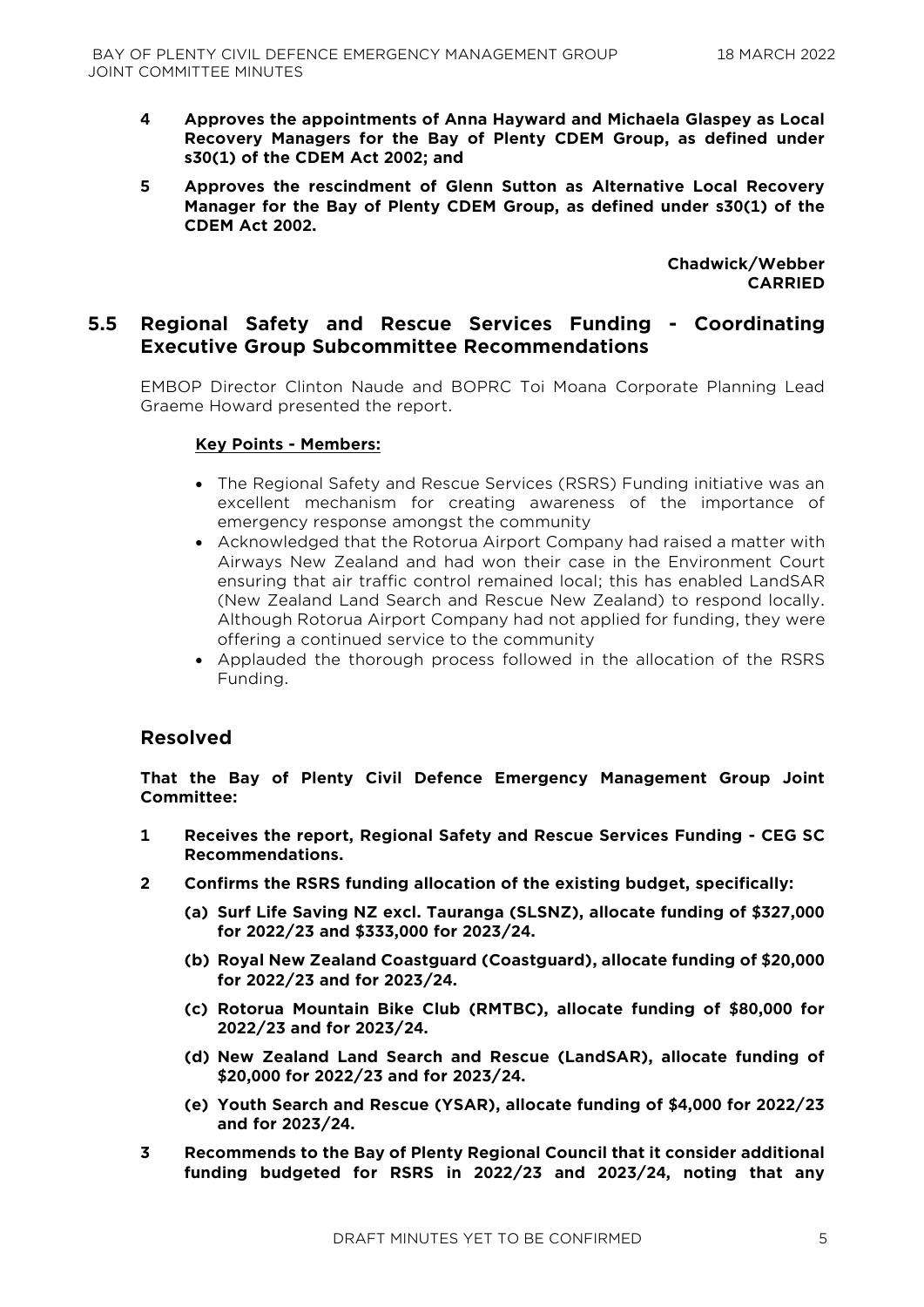**additional funding is expected to be funded through an increase to the RSRS targeted rate.** 

- **4 Recommends (subject to recommendation 3 above) that any additional funding budgeted through the RSRS targeted rate be allocated to applicants, as follows:**
	- **(a) Surf Life Saving NZ excl. Tauranga (SLSNZ), allocate additional funding of \$2,253 for 2023/24**
	- **(b) Royal New Zealand Coastguard (Coastguard), allocate additional funding of \$30,000 for 2022/23 and for 2023/24**
	- **(c) New Zealand Land Search and Rescue (LandSAR), allocate additional funding of \$10,000 for 2022/23 and for 2023/24**
	- **(d) Youth Search and Rescue (YSAR), allocate additional funding of \$11,000 for 2022/23 and for 2023/24**
- **5 Notes the recommendations made by CEG-SC in section 4 will be considered prior to the next RSRS funding round which is planned to allocate funding for the three year period commencing 2024/25.**

**Chadwick/Webber CARRIED**

# **Information Only**

# **5.6 Update - National Emergency Management Agency (NEMA)**

Presented by National Emergency Management Agency (NEMA) Regional Emergency Management Advisor, Jaci Sinko.

#### **Key Points - NEMA:**

- Update on progress with the development of the Trifecta Programme
- In February 2022, the Minister for Emergency Management held a hui with Māori, the Emergency Management sector and Mayors; a follow-up hui with the BOP CDEM representatives had been scheduled for Wednesday, 23 March 2022 to build on recent conversations about changes to improve the emergency management system
- Alongside the legislative review, was also working on a review of the National Civil Defence Emergency Management (CDEM) Plan Order and Guide, with the view of developing a new version which would be more user-friendly, less legal and technical and more practical - NEMA was currently developing its strategy of how they would consult the groups through this process
- Current Covid-19 support requirements had placed the wider system under pressure: NEMA was maintaining the posture the CDEM's role was to support preparedness for concurrent events rather than being a primary responder
- At present 5% of NEMA staff was infected with Covid-19; was however still confident in its ability to respond
- National Public Education Programme:
	- o Recent Public Education campaigns encouraged public to get vaccinated
	- o Other pieces of public education underway included the Te Hīkoi a Rūaumoko - Rūaumoko's Walk (*bi-lingual children's book based on Kahungunu legends and dialect telling the story of what to do in an*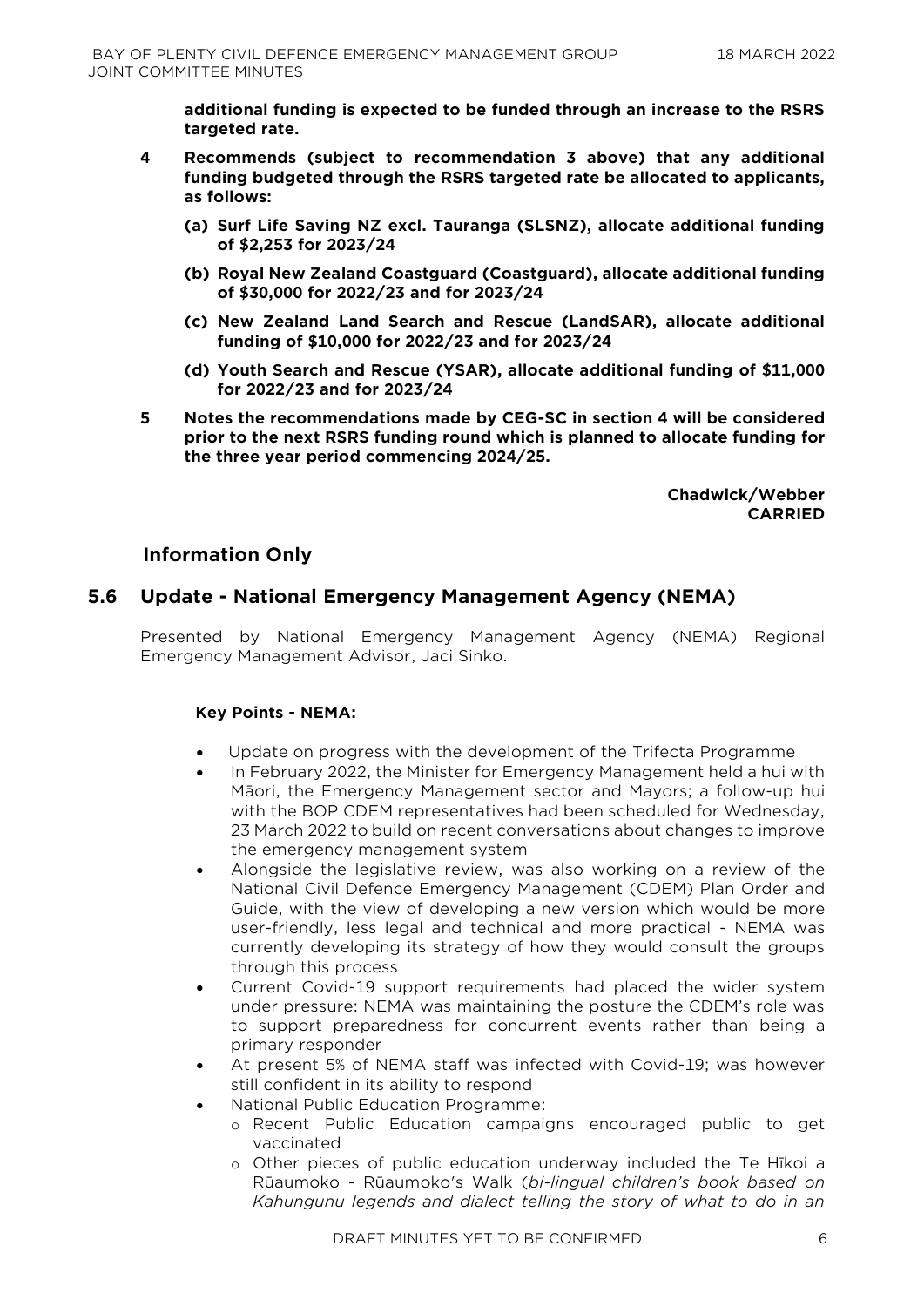*earthquake with a subsequent tsunami threat.*) The Rūaumoko's Walk book had been provided to 740 kura and decile one to three schools across the country

[https://www.civildefence.govt.nz/assets/Uploads/public](https://www.civildefence.govt.nz/assets/Uploads/public-education/tsunami-public-education/Ruaumokos-Walk-A4-low-res.pdf)[education/tsunami-public-education/Ruaumokos-Walk-A4-low](https://www.civildefence.govt.nz/assets/Uploads/public-education/tsunami-public-education/Ruaumokos-Walk-A4-low-res.pdf)[res.pdf](https://www.civildefence.govt.nz/assets/Uploads/public-education/tsunami-public-education/Ruaumokos-Walk-A4-low-res.pdf)

<https://www.youtube.com/watch?v=UmeADFm4z54>

- o Was developing new preparedness campaigns targeted towards Māori and Pacifica
- o Advice for disabled people had also been updated on the "Get Ready" website
- Was in the process of building a new online national tsunami map for New Zealand, showing tsunami evacuations zones; was working alongside groups in this regard. No timeline for completion available yet
- Currently standing up a 24/7 awake duty system Centre which would replace the current on-call duty system. Five Watch-leaders and 12 Watch-Officers had been recruited and the system would be stood up on 30 June 2022
- Have signed a Memorandum of Understanding with the Ministry for Pacific People, formalising the partnership and highlighting NEMA's intent to develop a work programme to support more effectively disaster risk reduction for Pacific communities in New Zealand.

#### **Key Points - Members:**

 Since the Neighbourhood Support Networks were well connected, providing links of NEMA's public education programmes to Neighbourhood Support Networks would be valuable.

# **Resolved**

#### **That the Bay of Plenty Civil Defence Emergency Management Group Joint Committee:**

**1. Receives the verbal update from the National Emergency Management Agency provided by Regional Emergency Management Advisor, Jaci Sinko.**

> **Webber/Riesterer CARRIED**

# **5.7 Update - Director, Emergency Management Bay of Plenty**

*Presentation - Emergency Management Directors Update: Objective ID A4059642* 

EMBOP Director Clinton Naude presented the report, supported by EMBOP Senior Advisor – Tsunami Readiness Malinda Meads.

#### **Key Points of Update:**

- Emergency Management Systems Reform
	- o Reminded members of the Minister for Emergency Management's hui with Bay of Plenty CDEM representatives scheduled for Wednesday, 23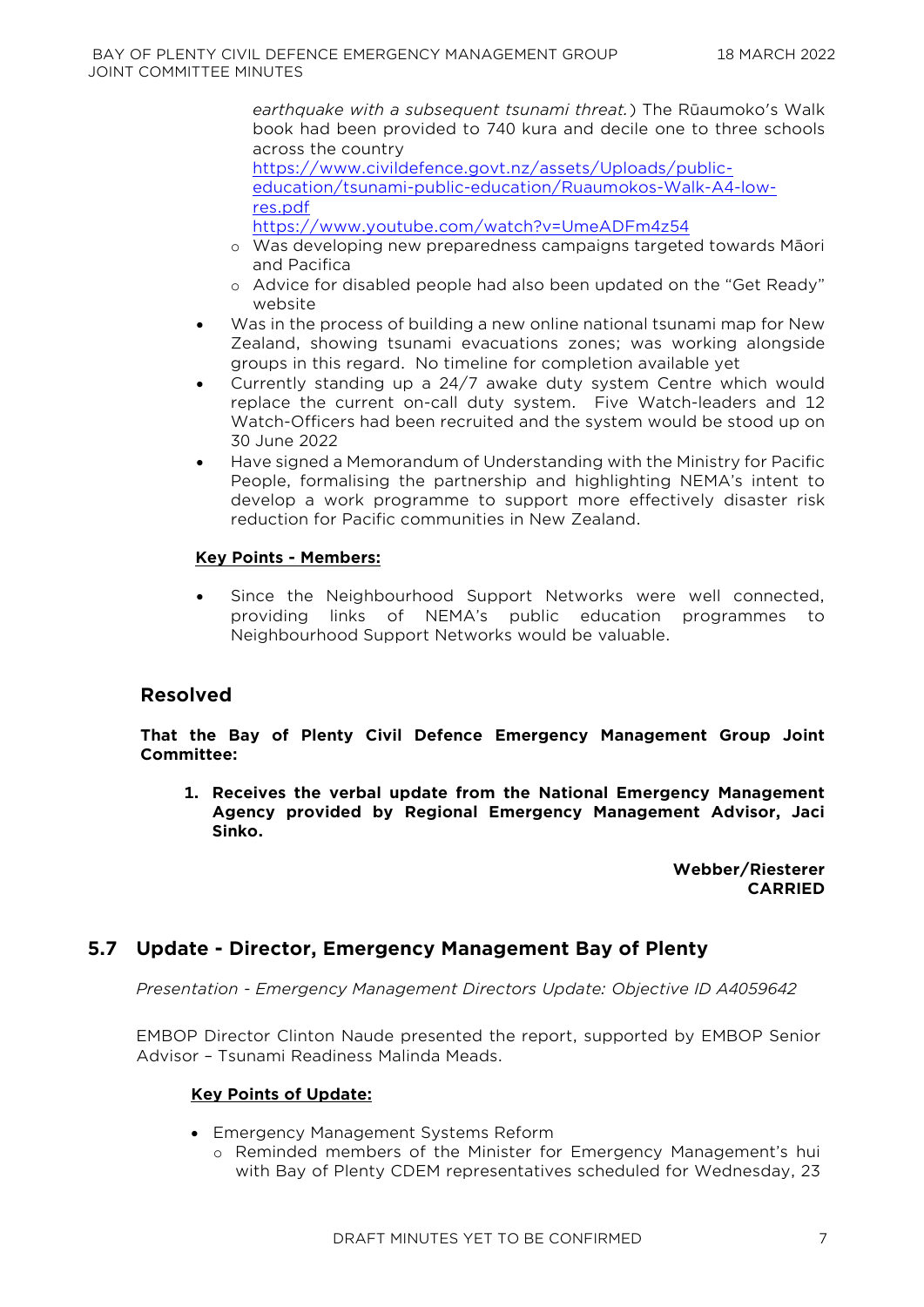March 2022 to consult on Civil Defence Emergency Management Act 2002, which would be repealed and replaced with a new Act

- o National Civil Defence Emergency Management Plan 2015 also under review, running concurrently
- o In addition, the Bay of Plenty Civil Defence Emergency Management Group Plan 2018/2023 was also due for review. The CDEM Group Joint Committee had recently approved the collective approach to the review process. As part of the review process engagement with communities have been planned
- o Ultimately three significant pieces of work were currently running in parallel and interdependent. Once NEMA had confirmed their timelines for the Act and the Plan, EMBOP staff would align their planning accordingly
- o Workshops with CDEM Group Joint Committee Members would be scheduled accordingly to provide input
- o With a three-tiered level approach to the legislation, future decisions would require a review of where the potential resourcing and financial implications would lie – either national, regional or local
- Tsunami Readiness
	- o Reminded that Tsunami Readiness was being prioritised as a hazard (seeing that it was both number one and three in the hazardscape priorities)
	- o Have subsequently implemented a dedicated role: Senior Advisor Tsunami Readiness; Malinda Meads had recently been appointed
	- o Task of the Senior Advisor Tsunami Readiness would be to develop and implement a regional integrated tsunami readiness programme for the Bay of Plenty, to be considered and endorsed by the Joint Committee at its next meeting
	- o With NEMA's establishment of a 24/7 Centre, the local role in Tsunami warning and alerting going forward still required further clarification
	- o Whilst developing the plan, numerous activities were ongoing to educate and raise awareness amongst communities.

#### **Key Points - Members:**

- In the instance of a tsunami event, suggested that consideration be given to providing receiving communities with resources (sufficient public facilities/support/training which would be required to successfully receive and support affected communities in inland areas)
- Since timely communication in the instances of a tsunami event was critical, the local response/role following the establishment of NEMA's 24/7 Centre, was critical. Concurred that the local workstream needed to be aligned to ensure local linkage with national centre
- Resourcing of inland Māori communities/marae assisting with the response to tsunami events also required applicable resourcing to enable adequate hosting
- The Ōpōtiki community did not have receiving communities to accommodate them in the event of a tsunami threat
- Referring to the March 2021 event, pointed out that the tsunami alerting text messages were very detailed/comprehensive and difficult to understand – suggested that contents/effectiveness of alert messages be reviewed
- Following an event, some inland remote areas were inaccessible via roads and would require helicopter facilities
- As part of the response planning there should be an awareness of the cultural implications of using marae when responding to events: i.e. implications of a tangi needed to be taken into consideration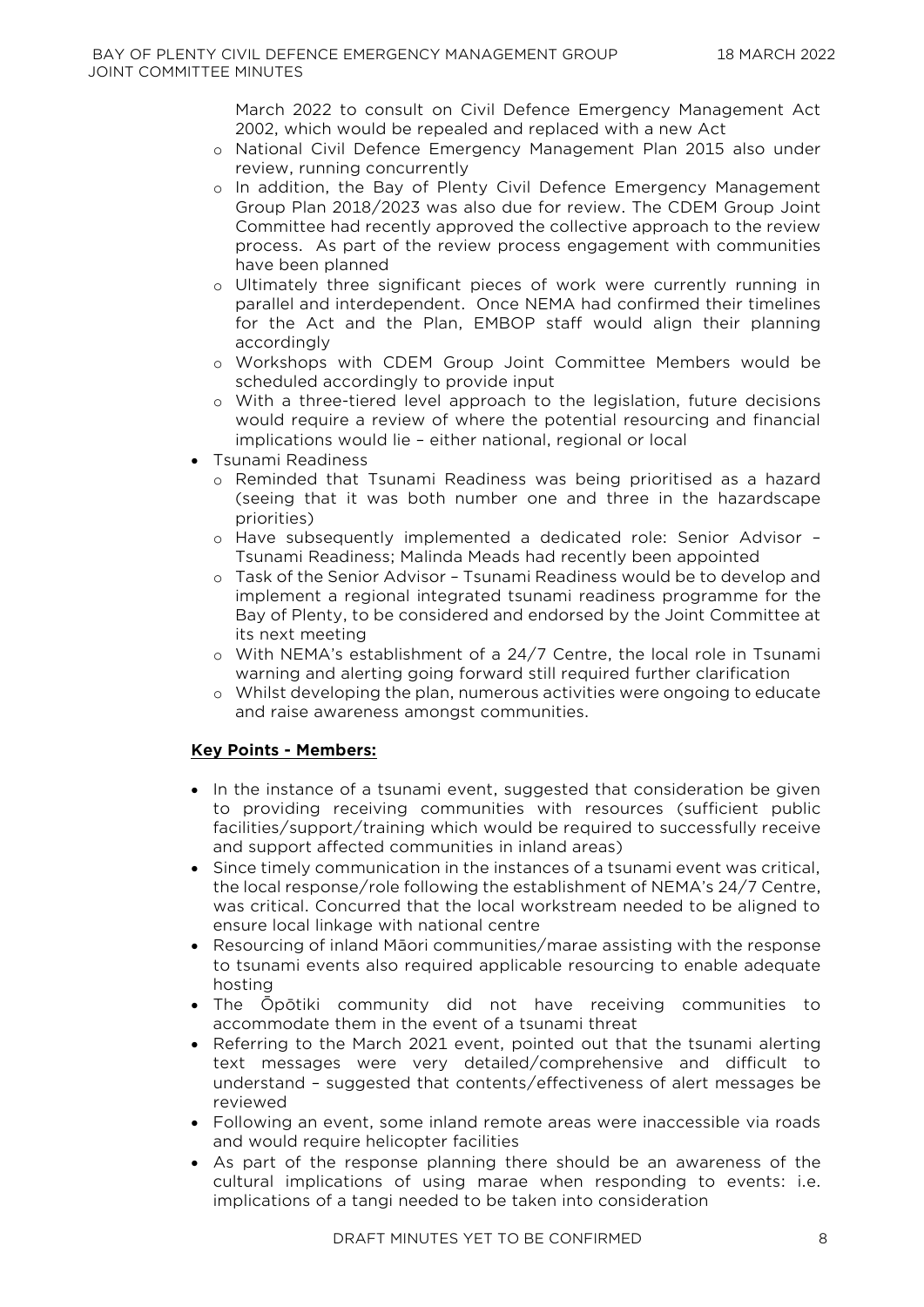Wildfires remained a serious threat for inland communities.

#### **Resolved**

**That the Bay of Plenty Civil Defence Emergency Management Group Joint Committee:**

**1. Receives the verbal update from Emergency Management Bay of Plenty Director.**

> **Turner/Riesterer CARRIED**

# **5.7 Modernising the Emergency Management Framework – Feedback to the National Emergency Management Agency**

*Presentation - Modernising the Emergency Management Framework - Feedback to NEMA: Objective ID A4059644* 

EMBOP Director Clinton Naude presented the report.

#### **Key Points – Summary of feedback to the National Emergency Management Agency:**

- Provided an overview of the Trifecta Programme consultation process to date
- Purpose was to build a modern, inclusive, fit-for-purpose and enduring framework for the emergency management system
- In preparation for the Ministerial Roadshow scheduled for 23 March 2022, the following highlights were presented as a high level summary of the proposed changes and options supported:
	- o Functions of CDEM Groups and local authorities: supported a regional approach with local support (Option D)
	- o Proposed change to membership of CDEM Groups to include iwi and Māori representatives
	- o Legal status of CDEM Groups explicit recognition in the Act CDEM Groups to be given own legal status
	- o Accessibility of CDEM Plans explicit requirement to publish
	- o Undeclared emergencies introduction of new response thresholds for coordination
	- o Concurrent emergencies Bill provided guidance and greater clarity around responding to concurrent emergencies
	- o Ambulance services amended definition of emergency services to be included
	- o Lead Agencies adding an enabling clause permitting the making of regulations/rules to establish roles and responsibilities of lead and support agencies
	- o Animal welfare to expressly provide for the welfare of animals in emergencies
	- o Equitable outcomes for "disproportionately affected people" by emergencies
	- o Planning requirements inclusion of "disproportionately impacted people" in planning
	- o Planning level of emergency services Lifeline Utilities must state their planning emergency level of service every three years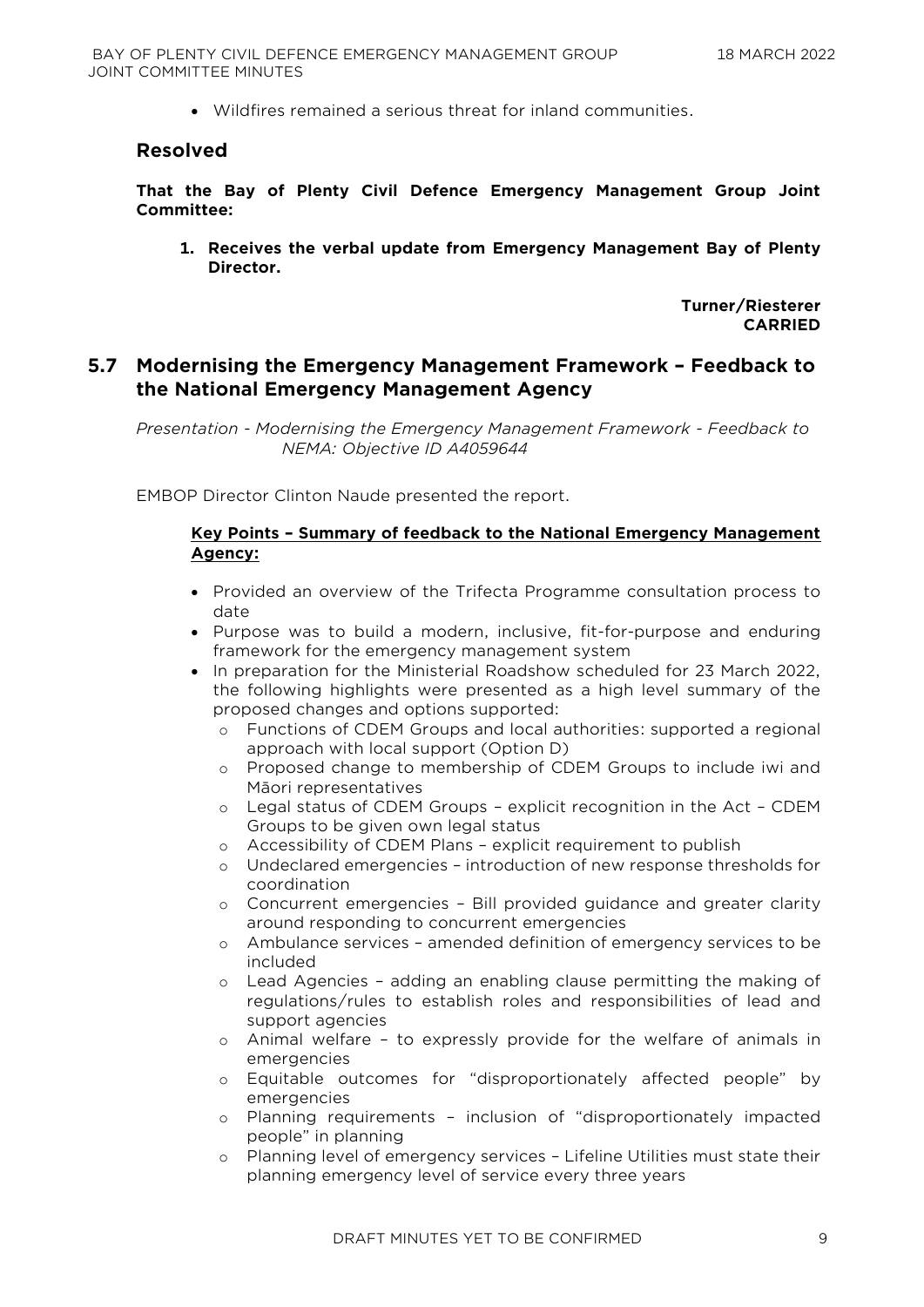- o New monitoring evaluation and annual reporting requirements Lifeline Utilities must provide an annual statement to the responsibility agency affirming that the organisation has the capability and capacity to meet obligations signed by the entity Chief Executive or equivalent agency
- o Māori Emergency Management Advisory Group (MEMAG) establishment of a new national body - Māori Emergency Management Advisory Group - in legislation, with a varied scope including providing advice to NEMA
- o Amended Joint Committee representation Iwi and Māori may elect two members with full voting rights to CDEM Group Joint
- o Iwi and Māori representation on CEGs Legislate to achieve participation of iwi and Māori in all CEGs
- o Introduce requirements in legislation for CDEM Group members to identify the needs of iwi and Māori within their CDEM region and develop plans to address these needs
- o Explicit requirement for CDEM Groups to consult
- o Two additional proposals related to the operability of iwi and Māori participation and National CDEM planning activities
- o Some changes were needed to modernise the legal framework and ensure the responsiveness of the emergency management system's regulatory framework.

#### **Key Points - Members:**

- Under "*Functions of CDEM Groups and local authorities*" supported a fusion of options "B" and "D"; best option would be to accommodate distinct local functions combined with a regional approach with local support; this possibility needed to be discussed with the Minister
- Concurred that more details were required to enable a full understanding of the implications of the various options
- Role clarification of Mayors was critical
- Supported regional and national support but with local action as local knowledge was critical
- Alignment with other local government initiatives was important
- Objected to the use of the terminology "disproportionately affected"; noted that it had been flagged for amendment.

# **Resolved**

**That the Bay of Plenty Civil Defence Emergency Management Group Joint Committee:**

**1 Receives the report, Modernising the Emergency Management Framework – Feedback to the National Emergency Management Agency.**

> **Riesterer/Webber CARRIED**

# **6. Public Excluded Section**

# **Resolved**

**Resolution to exclude the public**